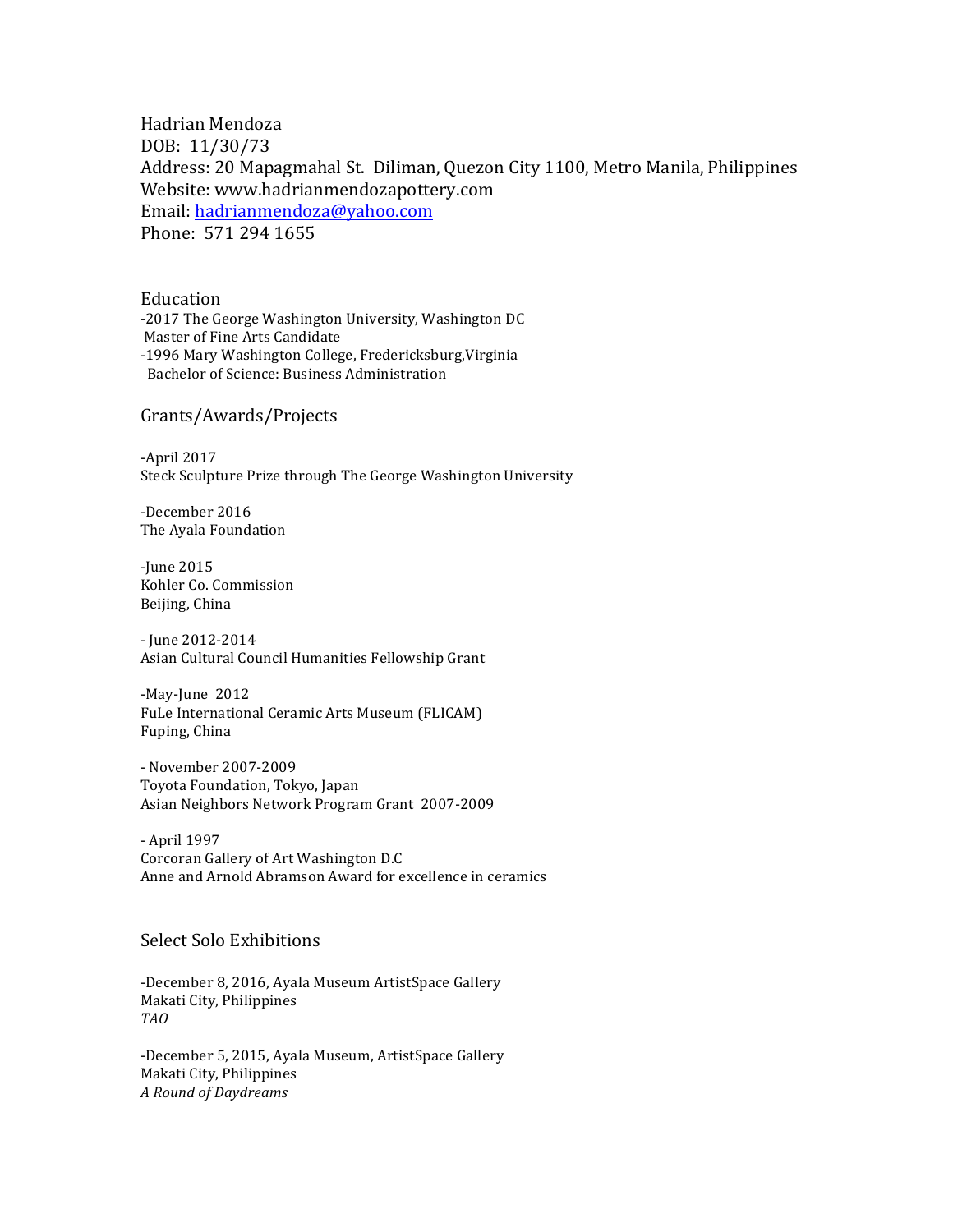-April 28, 2015 Zenith Gallery Washington DC, USA **EARTH FIRE STONE** 

-February 19, 2014, Ayala Museum, ArtistSpace Gallery Makati City, Philippines *Deconstructed Rings*

-February 18, 2014, BenCab Museum, Sepia Gallery Tuba, Benguet, Philippines *Home, Sweet Home*

-October 10, 2012 The Philippine Center 556 Fifth Ave, New York NY USA *Hadrian's Wall*

- June 6, 2011 Philippine Center, New York, NY, USA *Bulol II*

-January 7, 2011, The Reston Museum Reston, Virginia USA *Circumnavigate*

-June 18, 2010, Romulo Hall Embassy of the Republic of the Philippines, Washington DC, USA *Kalabaw*

-November 12, 2008, 856 Gabrielle Gallery Cebu *Recent Works*

-May 13, 2007, Pinto Gallery Antipolo *A Piece of This... II*

-May 7, 2006, Pinto Gallery Antipolo *Drips*

-November 7, 2005, Philippine Center Gallery 556 Fifth Ave. New York, New York USA *Bulol*

- January 10, 2001, Ayala Museum Makati *Shades of Green*

- July 07, 1998 Metropolitan Museum of Manila Roxas Blvd.Manila Bangko Central ng Pilipinas *7* months in the Philippines, a diary created through clay